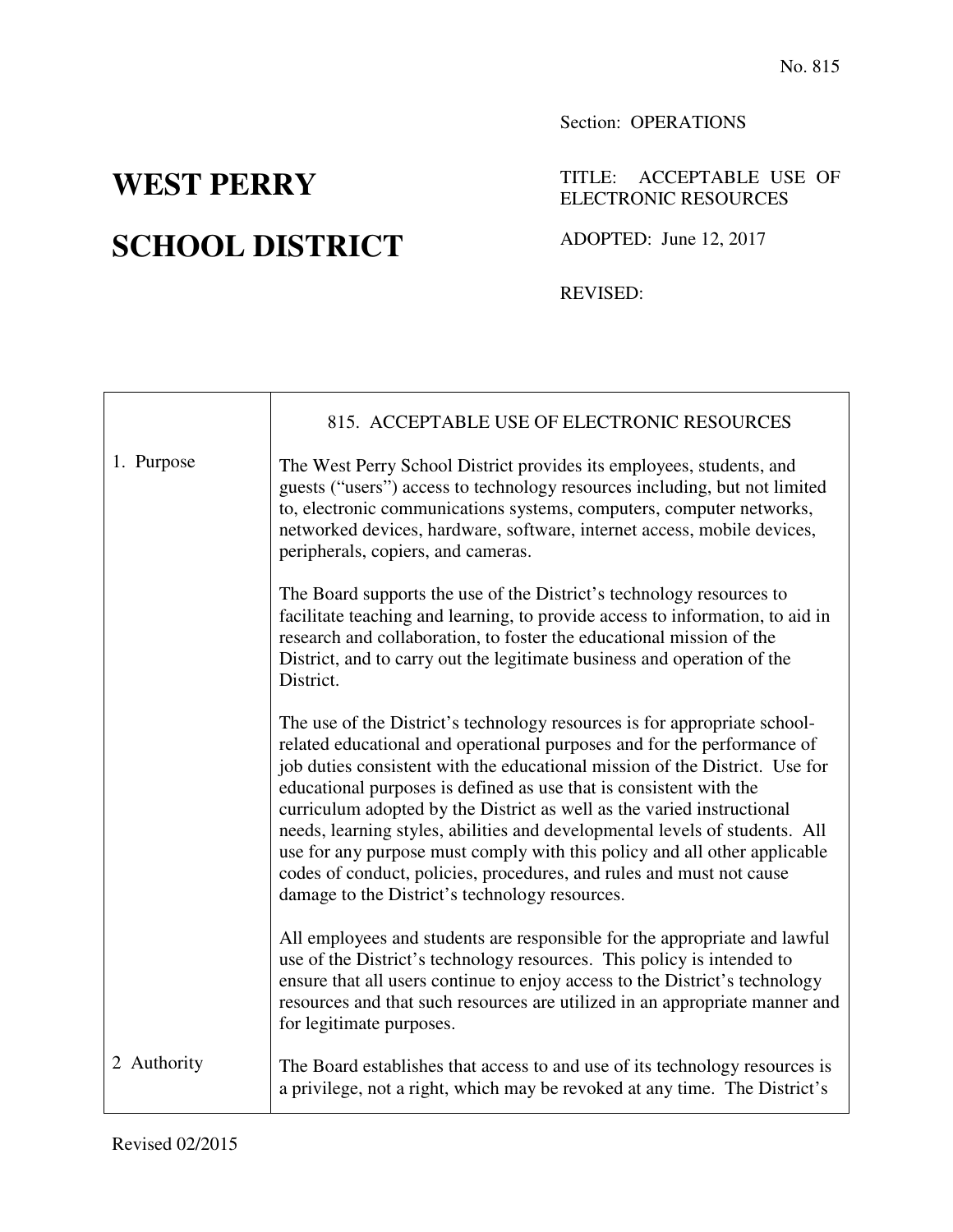|                | technology resources are the property of the District. The District<br>provides these resources for educational and operational purposes as stated<br>herein and are not provided as a public access service or to provide a<br>public forum.                                                                                                                                                                                                                                                                                                                                                                                                                                                                         |
|----------------|-----------------------------------------------------------------------------------------------------------------------------------------------------------------------------------------------------------------------------------------------------------------------------------------------------------------------------------------------------------------------------------------------------------------------------------------------------------------------------------------------------------------------------------------------------------------------------------------------------------------------------------------------------------------------------------------------------------------------|
|                | The Superintendent or his/her designee is ultimately responsible for<br>overseeing the District's technology resources. The Superintendent will<br>designate an administrator who will serve as the coordinator and<br>supervisor of the District's technology resources and networks, and who<br>will work with other regional and state organizations as necessary to<br>educate users, approve activities, provide leadership for proper training for<br>all users in the use of the District's technology resources and the<br>requirements of this policy, and who will establish a system to ensure that<br>users who access District technology resources have agreed to abide by the<br>terms of this policy. |
|                | The Superintendent or his/her designee is directed to implement Internet<br>safety measures to effectively address the following, both through general<br>policy and through the use of filtering technology:<br>1. Access by minors to inappropriate or harmful content.<br>2. Safety and security of minors when using electronic mail, chat<br>rooms, and social networking.<br>3. Prevention of unauthorized access of District technology resources.<br>4. Prevention of unauthorized disclosure and dissemination of<br>minors' personal information.                                                                                                                                                           |
| 3. Definitions | <b>District Technology Resources</b><br>District technology resources means all technology owned and/or operated<br>by the District, including computers, projectors, televisions, video and<br>sound systems, mobile devices, calculators, scanners, printers, cameras,<br>portable hard drives, hardware, software, routers, and networks, including<br>the Internet.                                                                                                                                                                                                                                                                                                                                               |
|                | <b>User</b><br>User means anyone who utilizes or attempts to utilize District technology<br>resources while on or off District property. The term includes, but is not<br>limited to, students, staff, parents and/or guardians, and any visitors to the<br>District that may use District technology.                                                                                                                                                                                                                                                                                                                                                                                                                |
| 4. Guidelines  | Un-authorized Use Prohibited<br>Only users who have agreed to abide by the terms of this policy may<br>utilize the District's technology resources. Unauthorized use, utilizing<br>another user's District account, or exceeding one's authorization to use<br>District technology resources is prohibited.                                                                                                                                                                                                                                                                                                                                                                                                           |
|                | Use of Personal Electronic Devices                                                                                                                                                                                                                                                                                                                                                                                                                                                                                                                                                                                                                                                                                    |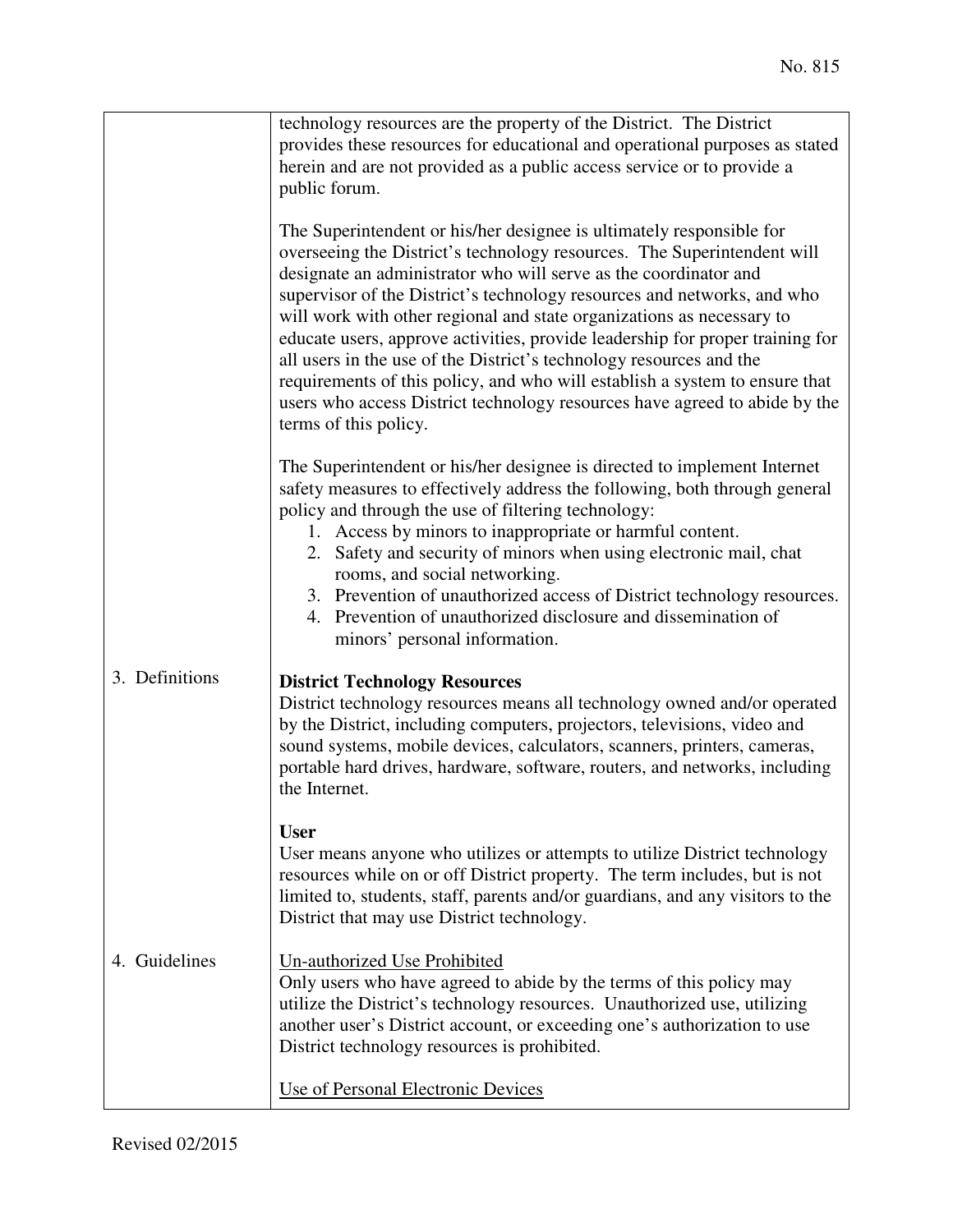| Children's Internet<br>Protection Act<br>47 U.S.C. § 254<br>34 C.F.R. 54.520<br>Child Internet<br>Protection Act<br>24 P.S. § 4601 et<br>seq. | The use of personal electronic devices on the District network is permitted<br>only on designated networks. When a user connects a personal electronic<br>device to a District network or District technology resources, this policy<br>and its guidelines apply. Users are subject to the same levels of<br>monitoring and access as if a District-owned device were being utilized.<br>Users who connect a personal electronic device to a District network<br>explicitly waive any expectation of privacy in the content exchanged over<br>the District technology resources.                                                                                                                          |
|-----------------------------------------------------------------------------------------------------------------------------------------------|-----------------------------------------------------------------------------------------------------------------------------------------------------------------------------------------------------------------------------------------------------------------------------------------------------------------------------------------------------------------------------------------------------------------------------------------------------------------------------------------------------------------------------------------------------------------------------------------------------------------------------------------------------------------------------------------------------------|
|                                                                                                                                               | Privacy<br>The District reserves the right to monitor any user's utilization of District<br>technology resources. Users have no expectation of privacy while using<br>District technology resources whether on or off District property. The<br>District may monitor, inspect, copy, and review any and all usage of<br>District technology resources including information transmitted and<br>received via the Internet to ensure compliance with this and other District<br>policies, and state and federal law. All e-mails and messages, as well as<br>any files stored on District technology resources may be inspected at any<br>time for any reason.                                              |
|                                                                                                                                               | <b>Internet Filtering and CIPA Compliance</b><br>The District utilizes content and message filters to prevent users from<br>accessing material through District technology resources that has been<br>determined to be obscene, offensive, pornographic, harmful to minors, or<br>otherwise inconsistent with the District's educational mission. The<br>Superintendent or his/her designee shall establish a procedure for users to<br>request that a legitimate website or educational resource not be blocked by<br>the District's filters for a bona fide educational purpose. Such requests<br>must be either granted or rejected within three school days pursuant to the<br>established procedure. |
|                                                                                                                                               | The Board directs that the Superintendent or his/her designee ensure that<br>students at the elementary, middle school, and high school levels are<br>educated about appropriate online behavior including interacting via social<br>networks and in chat rooms, cyber-bullying, and disclosure of personal<br>information.                                                                                                                                                                                                                                                                                                                                                                               |
|                                                                                                                                               | Monitoring<br>District technology resources shall be periodically monitored to ensure<br>compliance with this and other District policies including monitoring of<br>users' online activities. The administrator designated by the<br>Superintendent shall ensure that regular monitoring is completed pursuant<br>to this section. However, the Superintendent, or his/her designee, shall<br>also implement procedures to ensure that District technology resources are<br>not utilized to track the whereabouts or movements of individuals, and that<br>remotely activated cameras and/or audio are not utilized except where                                                                         |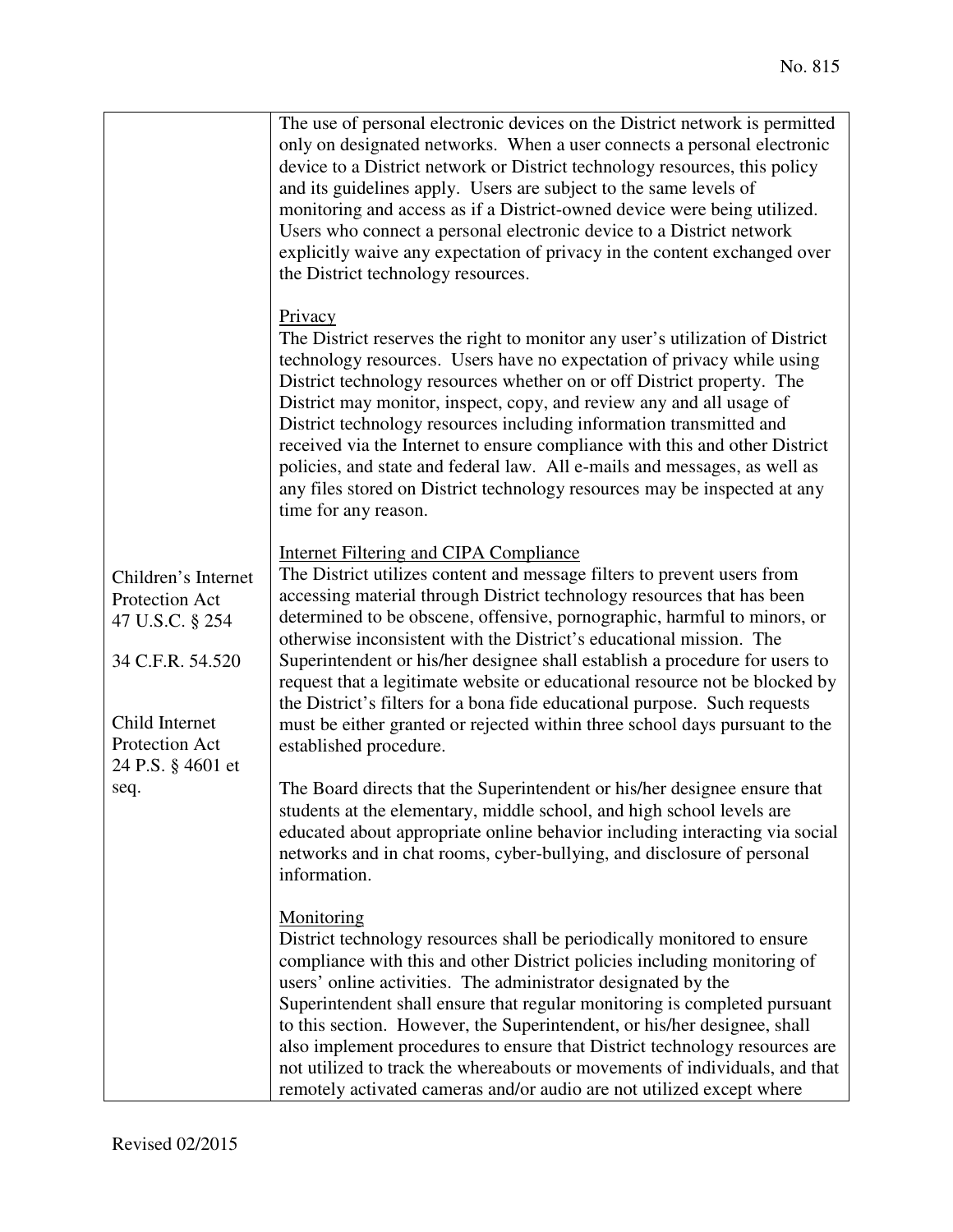| necessary.                                                                                                                                                                                                                                                                                                                                                                                                                                                                                                                                                            |
|-----------------------------------------------------------------------------------------------------------------------------------------------------------------------------------------------------------------------------------------------------------------------------------------------------------------------------------------------------------------------------------------------------------------------------------------------------------------------------------------------------------------------------------------------------------------------|
| <b>District Provided Resources</b><br>District technology resources may be assigned or allocated to an individual<br>user for his or her use (e.g. individual e-mail accounts, laptop computers,<br>etc.) Despite being allocated to a particular user, the technology resources<br>remain the property of the District and may be revoked, suspended, or<br>inspected at any time to ensure compliance with this and other District<br>policies. Users do not have an expectation of privacy in any District<br>provided technology resource or any of its contents. |
| <b>General Prohibitions</b>                                                                                                                                                                                                                                                                                                                                                                                                                                                                                                                                           |
| The following uses of District technology resources are prohibited:                                                                                                                                                                                                                                                                                                                                                                                                                                                                                                   |
| 1. Use of technology resources to violate the law, facilitate illegal<br>activity, or to encourage others to do so.                                                                                                                                                                                                                                                                                                                                                                                                                                                   |
| 2. Use of technology resources to violate any other District policy.                                                                                                                                                                                                                                                                                                                                                                                                                                                                                                  |
| 3. Use of technology resources to engage in any intentional act which<br>might threaten the health, safety, or welfare of any person or<br>persons.                                                                                                                                                                                                                                                                                                                                                                                                                   |
| 4. Use of technology resources to cause, or threaten to cause harm to<br>others or damage to their property.                                                                                                                                                                                                                                                                                                                                                                                                                                                          |
| 5. Use of technology resources to bully, or to communicate terroristic<br>threats, discriminatory remarks, or hate.                                                                                                                                                                                                                                                                                                                                                                                                                                                   |
| 6. Use of technology resources to communicate words, photos,<br>videos, or other depictions that are obscene, indecent, vulgar, rude,<br>profane, or that advocate illegal drug use.                                                                                                                                                                                                                                                                                                                                                                                  |
| 7. Use of technology resources to create, access, or to distribute<br>obscene, profane, lewd, vulgar, pornographic, harassing, or<br>terroristic materials, firearms, or drug paraphernalia.                                                                                                                                                                                                                                                                                                                                                                          |
| 8. Use of technology resources to attempt to interfere with or disrupt<br>District technology systems, networks, services, or equipment<br>including, but not limited to, the propagation of computer "viruses"<br>and "worms", Trojan Horse and trapdoor program codes.                                                                                                                                                                                                                                                                                              |
| 9. Altering or attempting to alter other users' or system files, system<br>security software, system or component settings, or the systems<br>themselves, without authorization.                                                                                                                                                                                                                                                                                                                                                                                      |
| 10. The attempted physical harm or attempted destruction of District<br>technology resources.                                                                                                                                                                                                                                                                                                                                                                                                                                                                         |
| 11. Use of technology resources in a manner that jeopardizes the<br>security of the District's technology resources, or in a manner that<br>attempts to circumvent any system security measures.                                                                                                                                                                                                                                                                                                                                                                      |
| 12. Use of technology resources to intentionally obtain or modify files,<br>passwords, and/or data belonging to other users or to the District.                                                                                                                                                                                                                                                                                                                                                                                                                       |
| 13. Use that conceals or attempts to conceal a user's identity, including<br>the use of anonymizers, or the impersonation of another user.                                                                                                                                                                                                                                                                                                                                                                                                                            |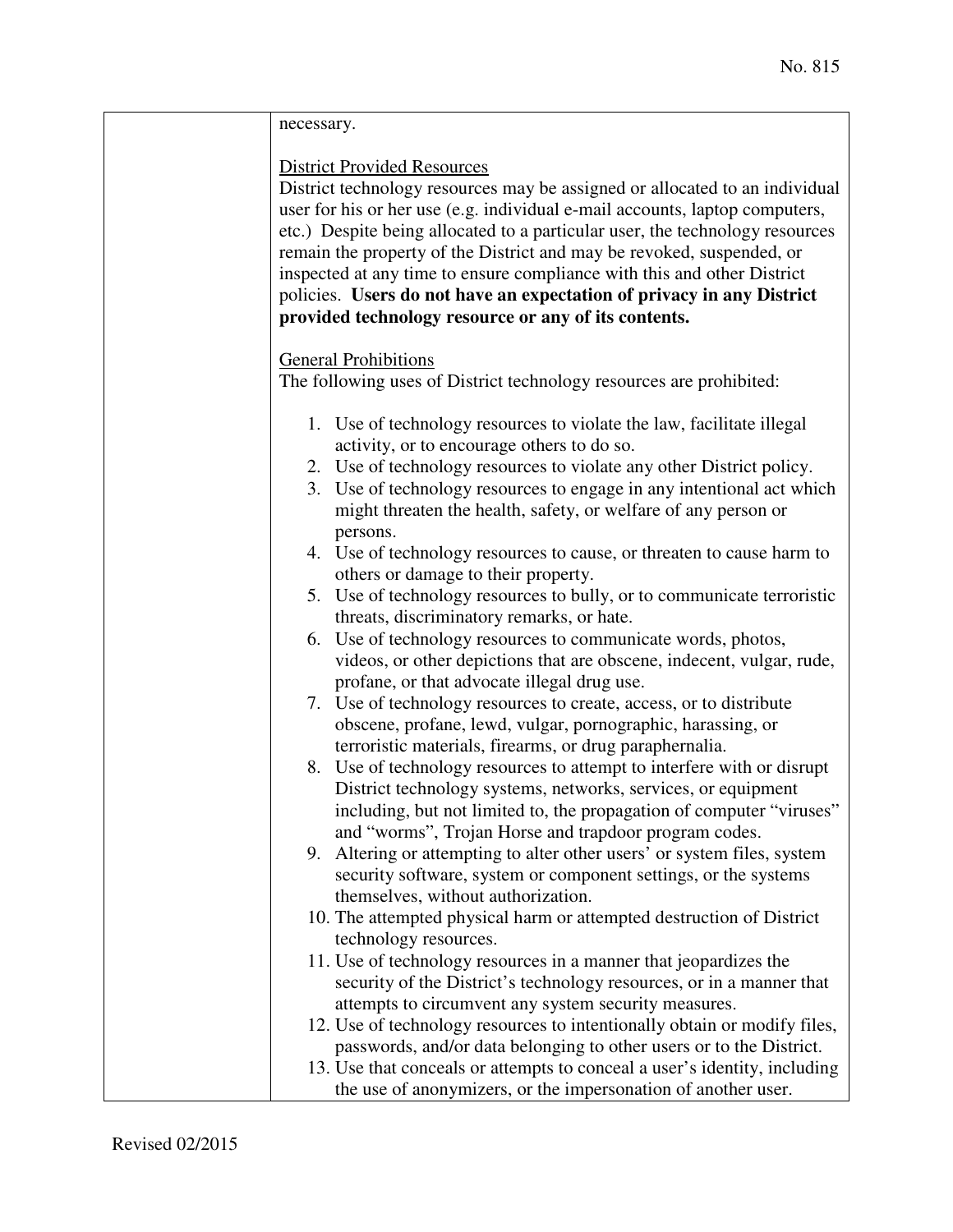|                  | 14. Unauthorized access, interference, possession, or distribution of          |
|------------------|--------------------------------------------------------------------------------|
|                  | confidential or private information.                                           |
|                  | 15. Using technology resources to send any District information to             |
|                  | another party, except in the ordinary course of business as                    |
|                  | necessary or appropriate for the advancement of the District's                 |
|                  | business or educational interests.                                             |
|                  | 16. Use of technology resources to commit plagiarism.                          |
|                  | 17. Installing, loading, or running software programs, applications, or        |
|                  | utilities not explicitly authorized by the District technology staff.          |
|                  | 18. Installing unauthorized computer hardware, peripheral devices,             |
|                  | network hardware, or system hardware onto technology resources.                |
|                  | 19. Copying District software without express authorization from a             |
|                  | member of the District's technology staff.                                     |
|                  | 20. Use of technology resources for commercial purposes.                       |
|                  | 21. Use of technology resources for political lobbying or campaigning,         |
|                  | not including student elections (e.g. student government, club                 |
|                  | officers, homecoming queen, etc.)                                              |
|                  | 22. Use of District technology resources to tether or otherwise connect        |
|                  | to a non-District owned device to access an unfiltered and/or                  |
|                  | unmonitored internet connection.                                               |
|                  | 23. The use of proxies or other means to bypass internet content filters       |
|                  | and monitoring.                                                                |
|                  | 24. The use of technology resources to gamble.                                 |
|                  | 25. Unauthorized access into a restricted system or changing settings          |
|                  | or access rights to a restricted system or account.                            |
|                  | 26. The use of encryption software that has not been previously                |
|                  | approved by the District.                                                      |
|                  | 27. Sending unsolicited mass-email messages, also known as spam.               |
|                  | 28. Scanning the District's technology resources for security                  |
|                  | vulnerabilities.                                                               |
|                  |                                                                                |
|                  | Consequences for Inappropriate Use of District Technology                      |
|                  |                                                                                |
|                  | Violations of this policy may result in the temporary or permanent             |
|                  | revocation of a user's right to access District technology resources.          |
|                  | Additionally, students may be subject to other forms of disciplinary           |
|                  | actions for violations of this policy and/or local, state, and/or federal law. |
|                  |                                                                                |
|                  |                                                                                |
| 5. Delegation of | The Superintendent shall develop procedures, in cooperation with the           |
| Responsibility   | District technology staff, for the acceptable use of all District technology   |
|                  | resources including, but not limited to: software, hardware, electronic        |
|                  | devices, servers, and networks.                                                |
|                  |                                                                                |
| 6. Limitation of | The District makes no warranties of any kind, whether express or implied,      |
| Liability        | for the service it is providing through its various technology resources.      |